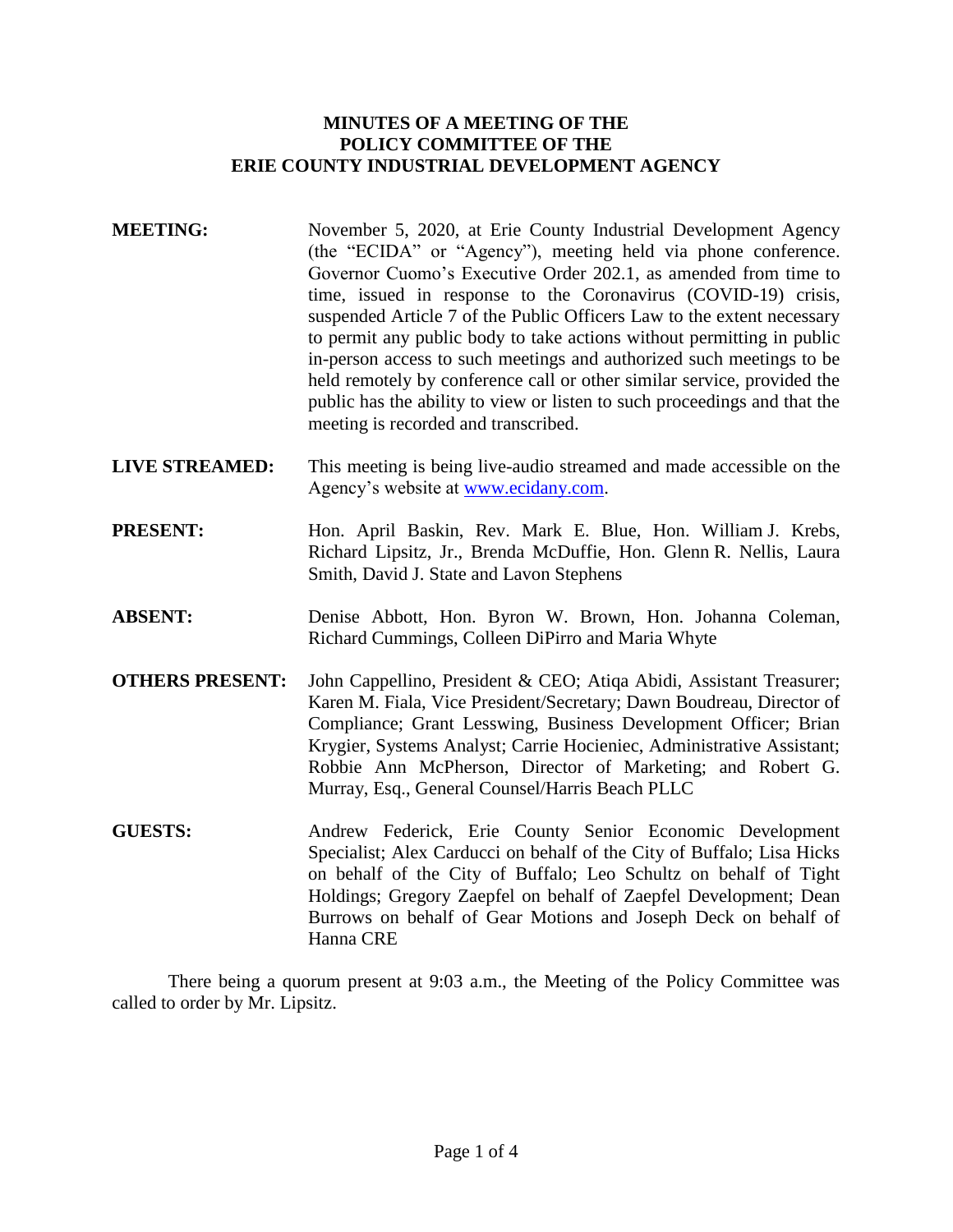#### **MINUTES**

The minutes of the September 3, 2020 Policy Committee meeting and September 30, 2020 Special Policy Committee meeting were presented. Upon motion made by Ms. McDuffie and seconded by Mr. Nellis, the aforementioned Policy Committee meeting minutes were then unanimously approved.

#### **PROJECT MATRIX**

Mr. Cappellino reviewed the Agency's Project Matrix. Mr. Lipsitz directed that the report be received and filed.

#### **PROJECT PRESENTATIONS**

At this point in time Mr. Blue joined the meeting.

Tight Holdings, LLC, 2505 Main Street, Buffalo, New York. Mr. Cappellino presented this proposed sales tax and real property tax abatement benefits project involving the adaptive reuse of the former Ken-Ton Fabricators building on Main Street in the City of Buffalo. The facility is 26,000 sq. ft. and will provide offices for Mean Guppy LLC as well as five nonrevenue producing apartments for Mean Guppy employees coming to Buffalo from outside the area, for convenience purposes. In addition, a café/dining room is planned.

Mr. Cappellino stated that in exchange for providing the sales and use tax and real property tax abatement benefits, the approval of this project will be conditioned upon adherence to certain material terms and conditions with respect to the potential modification, recapture and/or termination of financial assistance as follows:

| Condition               | Term                       | <b>Recapture Provision</b>                     |
|-------------------------|----------------------------|------------------------------------------------|
|                         |                            | Investment amount equal to or greater than 85% |
|                         |                            | of project amount.                             |
|                         |                            | Total Project Amount = $$2,215,000$            |
| <b>Total Investment</b> | At project completion      | $85\% = $1,882,750$                            |
|                         | Same as recapture          | Maintain 100% of retained jobs: 34             |
| Employment              | period                     | Recapture Employment: 34                       |
|                         |                            | Adherence to policy including quarterly        |
| Local Labor             | <b>Construction Period</b> | reporting                                      |
|                         | Same as recapture          |                                                |
| Pay Equity              | period                     | Adherence to policy                            |
|                         | Same as recapture          |                                                |
| Unpaid Tax              | period                     | Adherence to policy                            |

## **Draft Recapture Material Terms**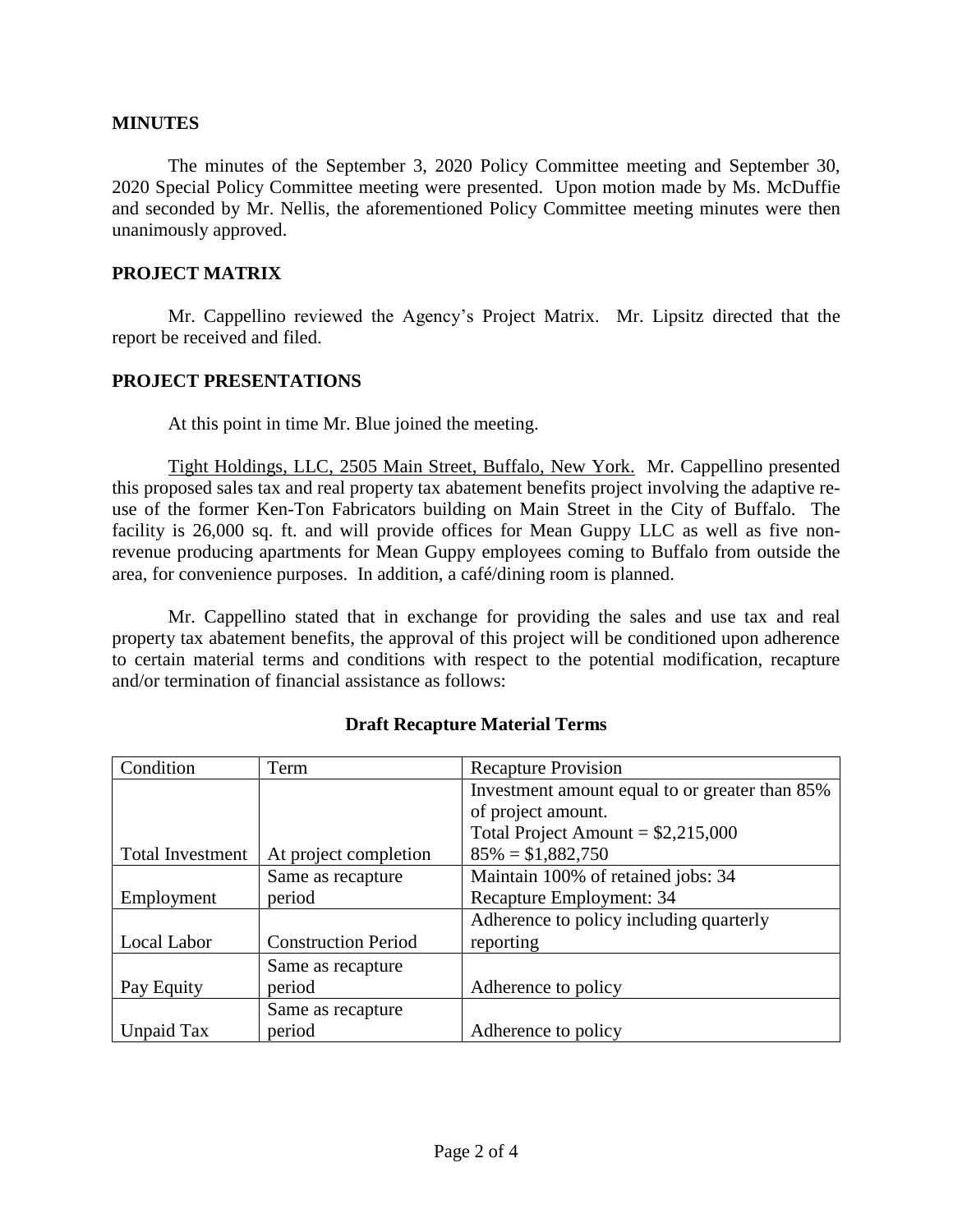|                               | Either 2 years after  |                                              |
|-------------------------------|-----------------------|----------------------------------------------|
|                               | project completion or |                                              |
|                               | expiration of 7-year  | Recapture of state and local sales tax, real |
| Recapture Period   PILOT term |                       | property taxes                               |

General discussion ensued. Ms. McDuffie moved and Mr. Stevens seconded to recommend the project as proposed be forwarded to the members of the ECIDA for approval. Mr. Lipsitz called for the vote and the project was then unanimously approved.

Tonawanda Pirson/Gear Motions, North Youngmann Commerce Park, Pirson Parkway, Tonawanda, New York. Mr. Cappellino presented this proposed sales tax, mortgage recording tax exemption and real property tax abatement benefits project consisting of the construction of an approximately 56,000 sq. ft. manufacturing facility that will be leased to Gear Motions. The company will be combining both the Niagara Street and Military Road operations into one facility within an industrial park.

Mr. Cappellino stated that in exchange for providing the sales and use tax, mortgage recording tax exemption and real property tax abatement benefits, the approval of this project will be conditioned upon adherence to certain material terms and conditions with respect to the potential modification, recapture and/or termination of financial assistance as follows:

| Condition               | Term                       | <b>Recapture Provision</b>                       |
|-------------------------|----------------------------|--------------------------------------------------|
|                         |                            | Investment amount equal to or greater than 85%   |
|                         |                            | of project amount.                               |
|                         |                            | Total Project Amount = $$4,299,040$              |
| <b>Total Investment</b> | At project completion      | $85\% = $3,654,184$                              |
|                         |                            | Maintain base: 35                                |
|                         |                            | Create 85% of Projected                          |
|                         |                            | Projected $= 2$                                  |
|                         | Coincides with 10-year     | $85\% = 2$                                       |
| Employment              | <b>PILOT</b>               | Recapture Employment = $37$                      |
|                         |                            | Adherence to policy including quarterly          |
| Local Labor             | <b>Construction Period</b> | reporting                                        |
|                         | Coincides with 10-year     |                                                  |
| Pay Equity              | <b>PILOT</b>               | Adherence to policy                              |
|                         | Coincides with 10-year     |                                                  |
| Unpaid Tax              | <b>PILOT</b>               | Adherence to policy                              |
|                         | Coincides with 10-year     | Recapture of state and local sales tax, mortgage |
| Recapture Period        | <b>PILOT</b>               | recording tax and real property taxes            |

# **Draft Recapture Material Terms**

General discussion ensued. Ms. Smith moved and Mr. Krebs seconded to recommend the project as proposed be forwarded to the members of the ECIDA for approval. Mr. Lipsitz called for the vote and the project was then unanimously approved.